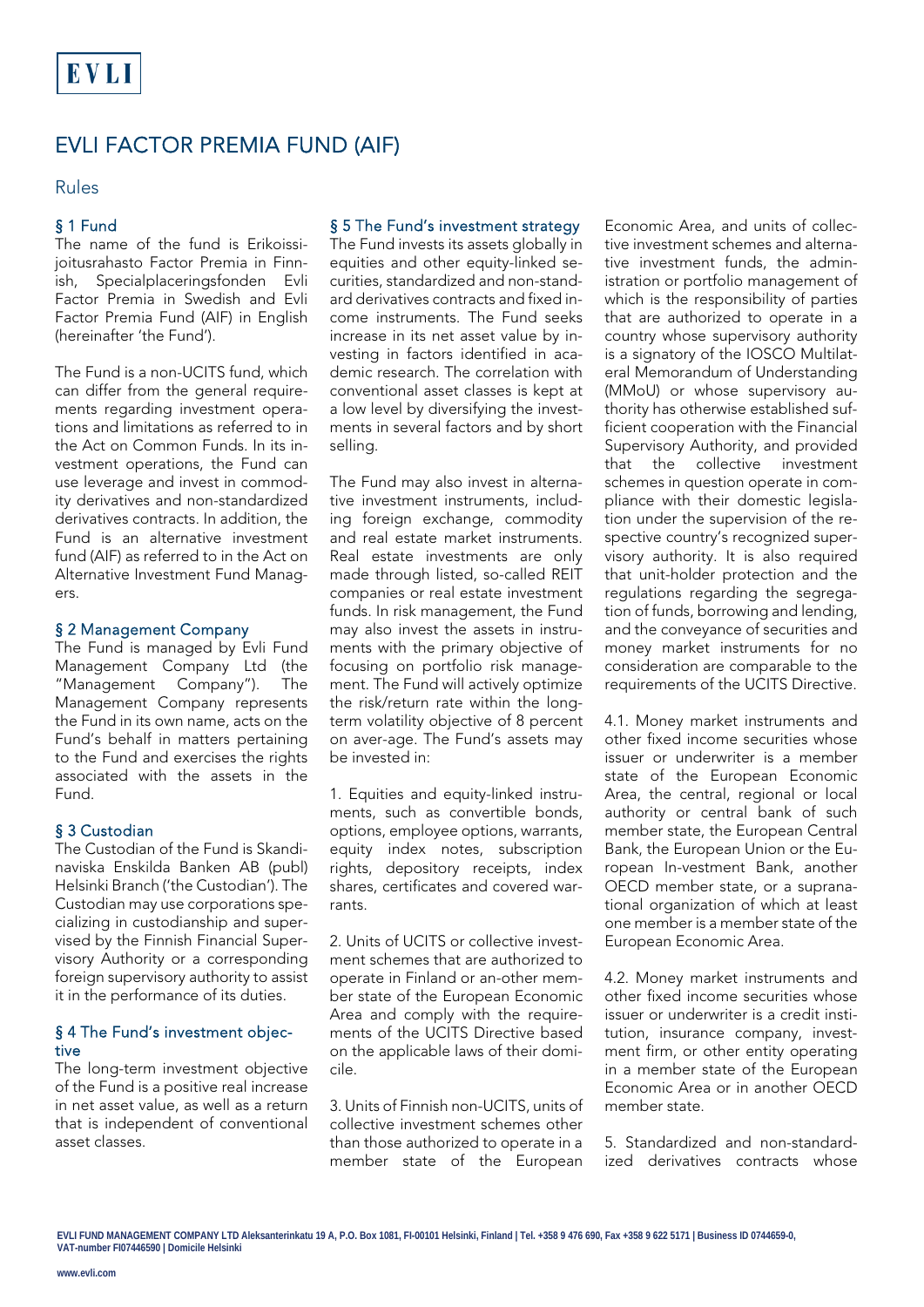

underlying assets may be securities, money market instruments, equity or other indices, credit default, units of mutual funds or collective investment schemes, derivatives contracts, financial indices, currency exchange rates or currencies, fixed income instruments, credit institution deposits, volatility index or variance, listed commodities or commodity baskets. The Fund can also invest in commodity derivatives allowing for physical deliveries. However, the commodity derivatives contracts are always cleared in monetary terms. The Fund may enter into non-standardized derivatives contracts with credit institutions or investment firms domiciled in a member state of the European Economic Area, or entities domiciled in another country as specified above under 4.2, to which regulations concerning financial stability, corresponding with the EU legislation, are applied and which comply with these regulations. Counterparty risks relating to investments in non-standardized derivatives contracts must not exceed 75 percent of the Fund's assets with any one counterparty if such counterparty is a credit institution within the meaning of point 4.2, or 50 percent of the Fund's assets in the case of any other counterparty.

The securities, money market instruments and standardized derivatives contracts referred to in points 1, 4 and 5 are publicly traded on the official list of a securities exchange, or they are traded on another regulated market which operates regularly and is recognized and open to the public. The Management Company will maintain a list of all marketplaces employed by the Fund, which will be available as needed from the Management Company.

6. Other money market instruments than those referred to in point 4, provided that their issue or issuer is covered by regulations on protecting investors and savings, and provided that their:

a) issuer or underwriter is a member state of the EEA, the central, regional

or local authority or central bank of such member state, the European Central Bank, the European Union, or the European Investment Bank, a country not belonging to the European Economic Area, or a state of such a country, or a supranational organization of which at least one member is a member state of the European Economic Area; or

b) issuer is an entity whose issued securities are traded in a marketplace referred to in point d); or

c) issuer or underwriter is an entity whose financial stability is supervised in accordance with the principles specified in EU legislation, or an entity subject to and complying with comprehensive regulation that corresponds to EU legislation; or

d) issuer is another entity that issues money market instruments, the investments of which are covered by investor protection corresponding to that specified in points a, b or c above, and that the issuer's capital and reserves total no less than EUR 10 million and that the issuer prepares and discloses its financial statements in accordance with Council Directive 2013/34/EU, or is an entity belonging to a Group in which there are one or more companies whose issued securities are subject to trading in an approved marketplace referred to in the Act on Common Funds and which is specialized in Group financing, or is an entity specialized in financing of such securitization instruments in which the liquidity limit of the credit institution is exploited.

7. Deposits at credit institutions, provided that such deposits are repayable upon demand or can be withdrawn and become payable within 12 months, and that the institution is domiciled in a member state of the European Economic Area, or in Great Britain, Switzerland, the United States or Japan. No more than 50 percent of the Fund's assets may be invested in deposits accepted by any one credit institution.

8. Securities whose terms of issuance specify that they will become tradable on a public securities exchange or on another regulated market which operates regularly and is recognized and open to the public within one year of issuance, provided that it is probable that trading will actually begin by the expiration of said time.

9. Not more than 20 percent of the assets of the Fund in securities and money market instruments other than those referred to in points 1, 4, 5, 6 and 8 above.

Up to 80 percent of the Fund's assets may be invested in the securities or money market instruments of any one issuer, provided that investments in the securities and money market instruments of such issuer in combination with any deposits accepted by it, or any non-standard derivatives contracts that expose the Fund to counterparty risk relating to said entity, may not exceed 100 percent of the Fund's assets. The restriction does not concern investments in units of UCITS, collective investment schemes or AIFs referred to in points 2 and 3 above. All of the Fund's assets may be invested in the units of a single UCITS, collective investment scheme or AIF and the Fund may own all the units in a UCITS, collective investment scheme or AIF in which it invests.

Up to 100 percent of the Fund's assets may be invested in the money market instruments or other securities of a single issuer or underwriter defined in point 4.1 above, provided that they originate from at least four separate issues and no more than 30 percent of the Fund's assets are invested in any one issue. The rating of fixed income instruments must be, on average, at least BBB- (S&P) or a corresponding rating.

The assets of the Fund may only be invested in the units of UCITS, collective investment schemes or AIFs whose fixed annual management fee does not exceed 4 percent of the net

**EVLI FUND MANAGEMENT COMPANY LTD Aleksanterinkatu 19 A, P.O. Box 1081, FI-00101 Helsinki, Finland | Tel. +358 9 476 690, Fax +358 9 622 5171 | Business ID 0744659-0, VAT-number FI07446590 | Domicile Helsinki**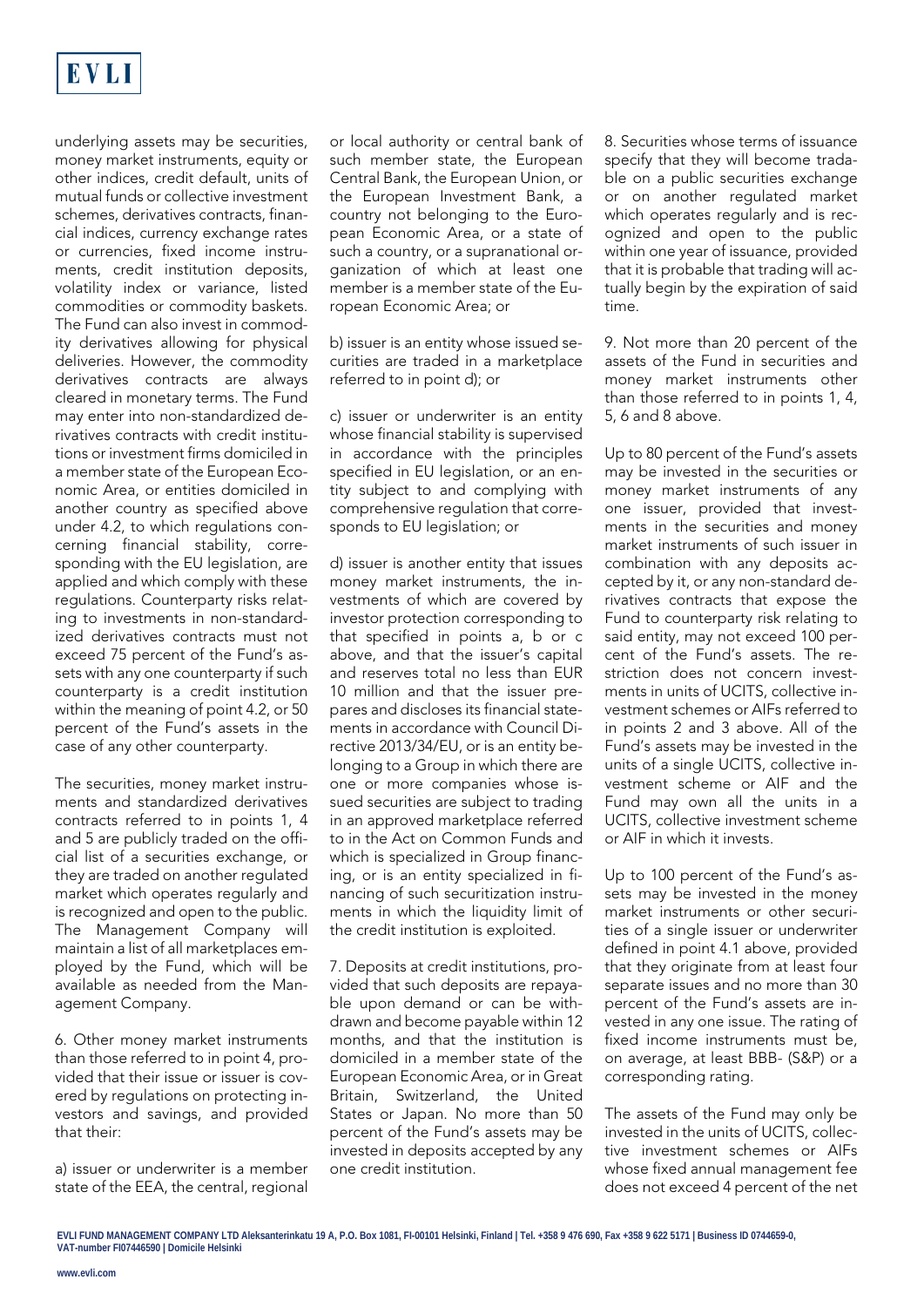

asset value of such UCITS, collective investment scheme or AIF. The investments in UCITS, collective investment schemes or AIFs may also be subject to performance-based fees in addition to such fixed management  $f_{\text{max}}$ 

The assets of the Fund may also be invested in shares or units of other funds managed by the Management Company. The Management Company will also charge a management fee and eventual subscription and redemption fees for these investments if more favorable terms cannot be negotiated.

The Fund must hold a sufficient cash balance at all times. The Management Company may borrow money in the name of the Fund for the purposes of the Fund's investment operations, asset management and fund management operations to an extent not exceeding 50 percent of the Fund's as-sets.

To promote efficient asset management the Fund may enter into lending and repurchase agreements with respect to any securities and money market instruments held by it, provided that they are cleared through a clearing house that meets the definition of the law, or a corresponding foreign entity. Lending and repurchase agreements containing generally accepted terms and conditions may also be concluded with domestic and foreign credit institutions or investment firms that are subject to the supervision of a recognized regulatory authority. The total value of securities lent may not exceed 25 percent of the Fund's net asset value. This restriction does not apply to lending agreements that can be terminated and whose underlying securities can be immediately recovered upon demand. The combined value of repurchase agreements and the borrowings referred to in the preceding paragraph may not exceed 75 percent of the Fund's assets.

Derivative instruments may be used, in accordance with the regulations of the Financial Supervisory Authority, within the investment strategy and objectives of the Fund as well as for hedging purposes and to replace underlying assets in situations in which it is deemed to be more cost-efficient than buying the underlying assets. The Fund may buy and sell options, forward contracts and financial futures (including credit derivatives) independent of whether the Fund maintains a position in the underlying investments, and may make interest rate, currency and credit default swaps in accordance with the terms and conditions generally in use on the markets. Currency derivative positions may be formed between the following currencies: Euro, Swedish krona, US dollar, Japanese yen, pound sterling, Swiss franc, Norwegian krone, Danish krone, Islandic krona, Russian ruble, Polish zloty, Australian dollar, Brazilian real, Canadian dollar, Chinese yuan, Indian rupee, Indonesian rupiah, Mexican peso, South-African rand, South-Korean won, Turkish lira, New Zealand dollar, Hungarian forint, Thai baht, Malaysian ringgit, Singapore dollar, Hong Kong dollar, Taiwanese dollar, Chilean peso, Colombian peso, Peruvian sol, Czech koruna, Bulgarian lev, Philippine peso, Israeli shekel, Pakistani rupee and United Arab Emirates dirham.

The collateral requirement based on the Fund's derivatives positions as well as on its lending and repurchase agreements may not exceed 80 percent of the Fund's assets. The total market value of all option premiums may not exceed 40 percent of the Fund's assets. The Fund can pledge its assets so that the respective ownership is transferred to the secured party (Prime Broker).

The delta-adjusted value of an equity position of the Fund, including equity derivatives, may vary be-tween -2.0 and +2.0 of the Fund's assets. The average duration of fixed income instruments, including fixed income derivatives, may be at least -20 and at most 20 years. The combined risk of the Fund's securities, money market

instruments and derivatives contracts will be monitored daily on the basis of the collateral requirement and the delta and/or Value at Risk (VaR) ratio of the total exposure.

The Fund's total commodity position may vary between -2.0 and +2.0.

The Fund's combined market risk may not exceed 2,000 percent.

#### § 6 Units in the Fund and the unit holder

The Fund may have both yield and growth units. The units in the Fund may be divided into fractions. One (1) unit will be formed of ten thousand (10,000) fractions of equal size.

The Fund may contain fund unit series that are distinguished from each other on the basis of their management fees, denomination currency, or index, inflation, fixed income, currency or other derivative hedging. The Board of Directors of the Management Company will decide on the issue of each fund unit class and series and will determine the terms of subscription, which will be notified in the key investor information document and fund prospectus valid at any time. The terms of subscription may vary depending on the subscription amount, investment horizon, distribution channel, geographical area or the overall customer relationship with Evli Group.

A fund unit entitles the holder to a share of the Fund's assets that is proportional to the total number of fund units, taking into account the relative values of the fund unit series and classes. If, as a result of a new subscription or a fund switch, a unit holder's holdings in one fund unit series rise above the minimum subscription amount in another fund unit series, or if the unit holder's overall customer relationship at Evli Group grows during the ownership period, the Management Company will, upon the request of the unit holder, convert the holdings to apply to the fund unit series whose minimum subscription amount, at the time of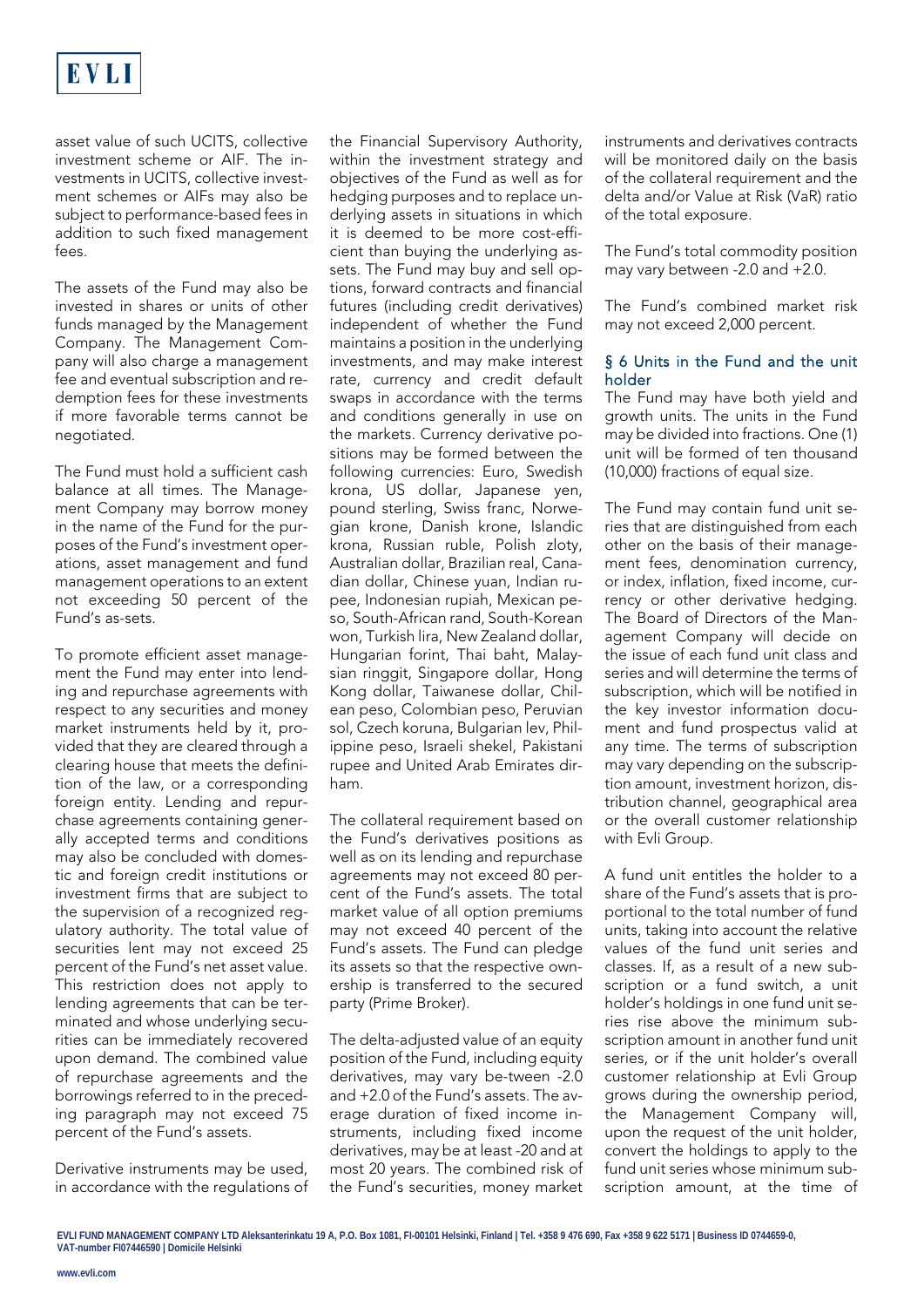

conversion, has been exceeded as a result of the new holdings, or to which the overall customer relationship entitles.

If, as a result of redemptions or fund switches, a unit holder's holdings in one fund unit series fall be-low the minimum subscription amount valid at the time of subscription for the series in question, or if the unit holder's overall customer relationship at Evli Group diminishes during the ownership period, the Management Company will be entitled to convert the holdings to apply to the fund unit series whose minimum subscription amount the holdings correspond with, or to which the overall customer status at the time of conversion entitles, taking into account the equal treatment of unit holders.

The Management Company will keep a register of all the units in the Fund and it will register the transfers of ownership. The Management Company will not provide unit holders with a written certificate of participation.

#### § 7 Distribution of the Fund's returns

The Annual General Meeting of the Management Company will decide on the dividends to be distributed annually to the holders of yield units, and the payment thereof. The percentage stated in a valid fund prospectus of the net asset value of a yield unit on the date of the Annual General Meeting of the Management Company is the minimum amount that will be distributed as dividends. The aim will be to distribute a return that is as stable as possible. The dividends distributed on yield units will be deducted from the capital of the Fund calculated for yield units.

The dividends will be paid to the holders of yield units in accordance with the information in the register on the date of the Annual General Meeting of the Management Company no later than one (1) month after the Annual General Meeting of the

Management Company. The dividends will be paid to the bank account notified by the unit holder.

Dividends will not be distributed on growth units; instead the returns on them are added to the value of the units and invested in accordance with the Fund's investment strategy.

## § 8 Net asset value of the Fund and fund units

The net asset value of the Fund will be the value of its assets less its liabilities.

The securities and derivative contracts of the Fund are valued at the existing market value. This means the official closing price at the closing of the market in a public price tracking system. In the case of equities, equity-linked securities and derivatives, this means the latest trading price, and for fund units, the latest confirmed price. For fixed-income instruments this means the latest trading price or the average of purchase quotations in the market making system. Deposits are valued at nominal value, taking into account any accumulated interest. Lending and repurchase agreements are valued based on the market values of the underlying securities. Securities for which no reliable market value is available are valued on the basis of objective criteria as instructed by the Board of Directors of the Management Company. In determining the Fund's net asset value, the Management Company will employ the average of the most recent buy and sell quotations issued by international foreign exchange banks in a public quotation system or the daily currency rates published by the European Central Bank.

The net asset value of the fund units will be the net asset value of the Fund, calculated in the manner described above, divided by the number of units in issue, provided that any dividends paid on yield units will be taken into account in calculating the value of yield units. The net asset value of the fund units will be expressed in the Fund's base currency or the denomination currency of the unit series.

Units in the Fund may be issued in currencies other than the euro. If units in the Fund have been is-sued in currencies other than the euro, the net asset value of the fund units denominated in foreign currencies will be calculated at the same exchange rates as the Fund's net asset value. Currency derivatives can be used to hedge fund units denominated in foreign currencies against currency risk. The costs of hedging fund units that include a currency or other derivative hedge, the costs of exchanging currency, and gains or losses from hedging measures will be allocated only to the relevant unit series.

The net asset values of fund units are generally calculated on every Finnish banking day excluding those Finnish banking days on which the net asset value of the Fund or the value of its investments cannot be accurately determined due to foreign public holidays or bank holidays. Such public holidays or bank holidays include religious holidays, national days or other national celebrations and public holidays. A list of days on which the net asset values of fund units are not calculated will be available from the Management Company and on the Management Company's website.

If the net asset values of fund units cannot be reliably determined, the Management Company can temporarily suspend the calculation of the net asset value of fund units in order to secure the equality of unit holders. Situations in which net asset value calculation can be discontinued include exceptionally unstable or unpredictable market conditions, exceptional conditions or any other important reason. The latest net asset value of fund units will be available from the Management Company and on its website.

**EVLI FUND MANAGEMENT COMPANY LTD Aleksanterinkatu 19 A, P.O. Box 1081, FI-00101 Helsinki, Finland | Tel. +358 9 476 690, Fax +358 9 622 5171 | Business ID 0744659-0, VAT-number FI07446590 | Domicile Helsinki**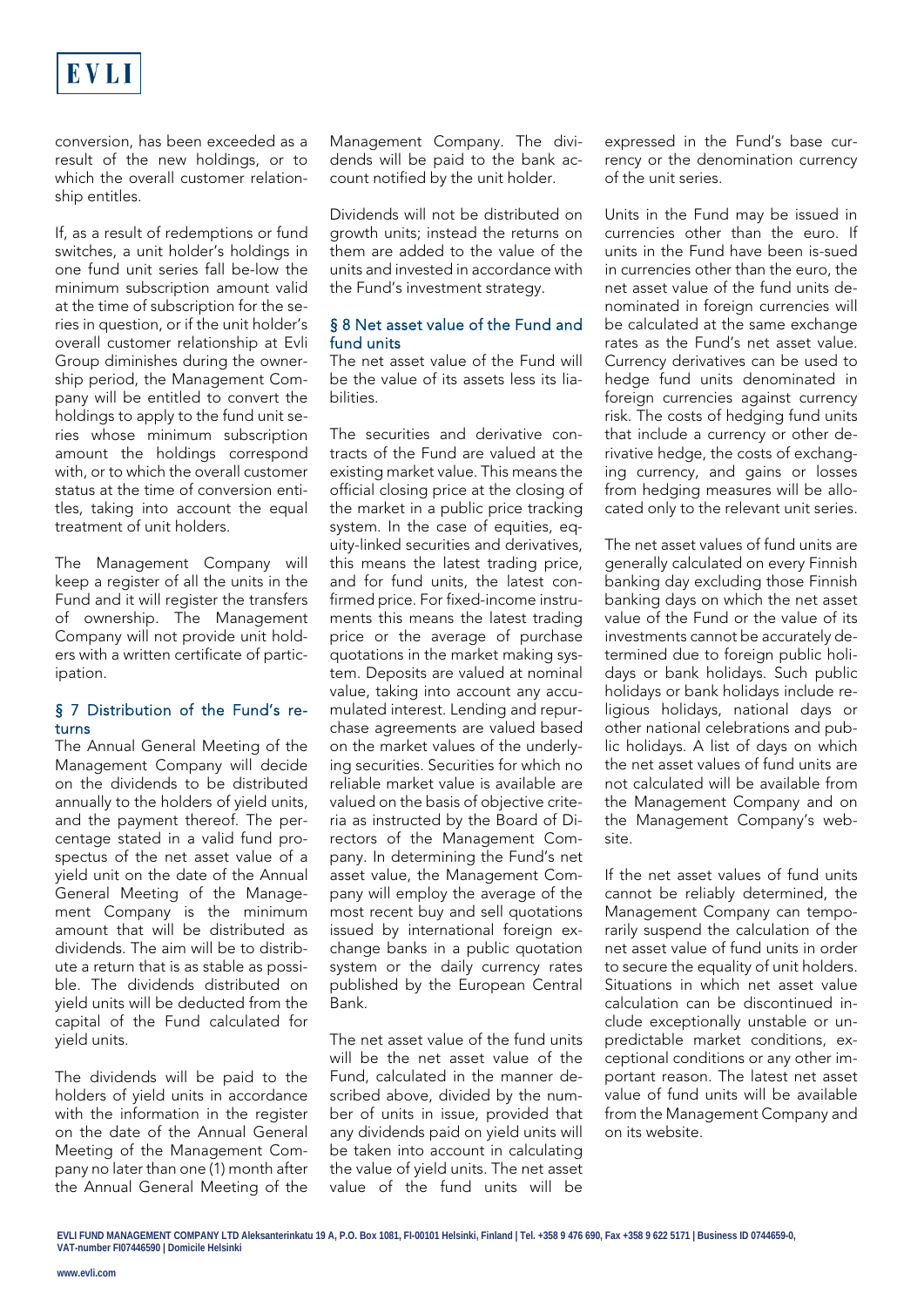## § 9 Subscription, redemption and switch of fund units

Fund units may be subscribed for and redeemed at the Management Company and in other subscription locations designated in the fund prospectus during the Fund's opening hours determined in Section 8. Subscription of fund units will not be possible on banking days on which the calculation of the net asset value of fund units is temporarily halted in accordance with Section 8. A list of days when subscriptions or subscription orders cannot be executed will be available from the Management Company.

The Management Company accepts subscription orders on all banking days. The fund unit subscriptions will be executed at the net asset value of the unit to be confirmed for the banking day on which the order was submitted, provided that the subscription order was submitted within the specified time and that the Management Company has been supplied with the required information on the subscriber and the subscriber's identity. The subscriber must, in conjunction with the subscription, indicate the unit series in question and whether the subscription concerns growth or yield units. The subscription payment must be available to the Management Company within the standard time generally applied in the industry. The subscription payment will be charged two banking days after the subscription. A more detailed description of the payment schedule and payment of the subscription payment is presented in the funds' order instructions and the fund prospectus.

If the subscription order is registered by the Management Company on the order date at 2 pm (Finnish time) or later, or if the order date is not a banking day or a day when the Fund is open for trading, the subscription will be executed at the fund unit value calculated for the subsequent possible banking day or opening day.

The Management Company will have the right to refuse to execute a subscription order, or to reject a subscription or subscription order, or to postpone the execution of an order, if it has not been sup-plied with the information required for executing the subscription, if in the opinion of the Management Company there is no real need for the client relationship, or if it is estimated that the client relationship will impair other unit holders' interests or equality. The Board of Directors of the Management Company may provide more detailed instructions on how to subscribe for fund units from outside of Finland or by using a currency other than that used in Finland at any given time.

The Management Company accepts redemption orders on all banking days. Redemption orders must be submitted to the Management Company on the order date before 2 pm (Finnish time). The written certificate of participation, if any, must be submitted to the Management Company in connection with a redemption order. The redemption transaction will be executed at the net asset value of the fund unit to be confirmed for the redemption date, provided that the Fund has the assets required for the redemption and that the calculation of the net asset value of the fund unit has not been temporarily suspended. Redemption orders received and registered after 2 pm (Finnish time) will be executed at the net asset value of the fund unit on the subsequent possible banking day, provided that the calculation of the net asset value of the fund unit has not been temporarily suspended. The redemption proceeds less any redemption fee will be paid two banking days following the redemption date. A more detailed description of the payment schedule and payment of the redemption amount is presented in the funds' order instructions and the fund prospectus.

The redemption transaction must be executed with the assets of the Fund. Should the Fund need to acquire the assets for the redemption transaction by selling assets of the Fund, this will take place without undue delay and no later than two (2) weeks after the redemption order has been issued to the Management Company. The redemption transaction will, in that case, be executed at the net asset value of the fund units on the date on which the proceeds from the sale of assets have been received. The Fund may, for a special reason and with the permission of the Financial Supervisory Authority, exceed the said twoweek (2-week) time limit in order to execute a redemption transaction. A redemption order may be cancelled only with the consent of the Management Company.

The Management Company may restrict the redemption of fund units when the volume of a redemption order is large in relation to the Fund's liquid assets or capital. The Management Company may temporarily suspend the redemption of fund units if it is in the best interests of the unit holders, if it is required in order to ensure equality, or due to some other especially important reason.

The Management Company may temporarily suspend the redemption of fund units if the Fund's primary marketplace or a significant portion of marketplaces are closed, or if trading in said marketplaces has been restricted, or if there are disruptions in normal communications, or if the Management Company may be forced to sell the Fund's assets at a price that is significantly lower than their market value.

In special circumstances, the Management Company and unit holder may agree that fund units can alternatively be redeemed by giving the unit holder investment instruments of the Fund or securities and cash corresponding to the redemption price. When making a redemption agreement, the Management Company must ensure that the transaction will not endanger the interests of other unit holders in the Fund.

**EVLI FUND MANAGEMENT COMPANY LTD Aleksanterinkatu 19 A, P.O. Box 1081, FI-00101 Helsinki, Finland | Tel. +358 9 476 690, Fax +358 9 622 5171 | Business ID 0744659-0, VAT-number FI07446590 | Domicile Helsinki**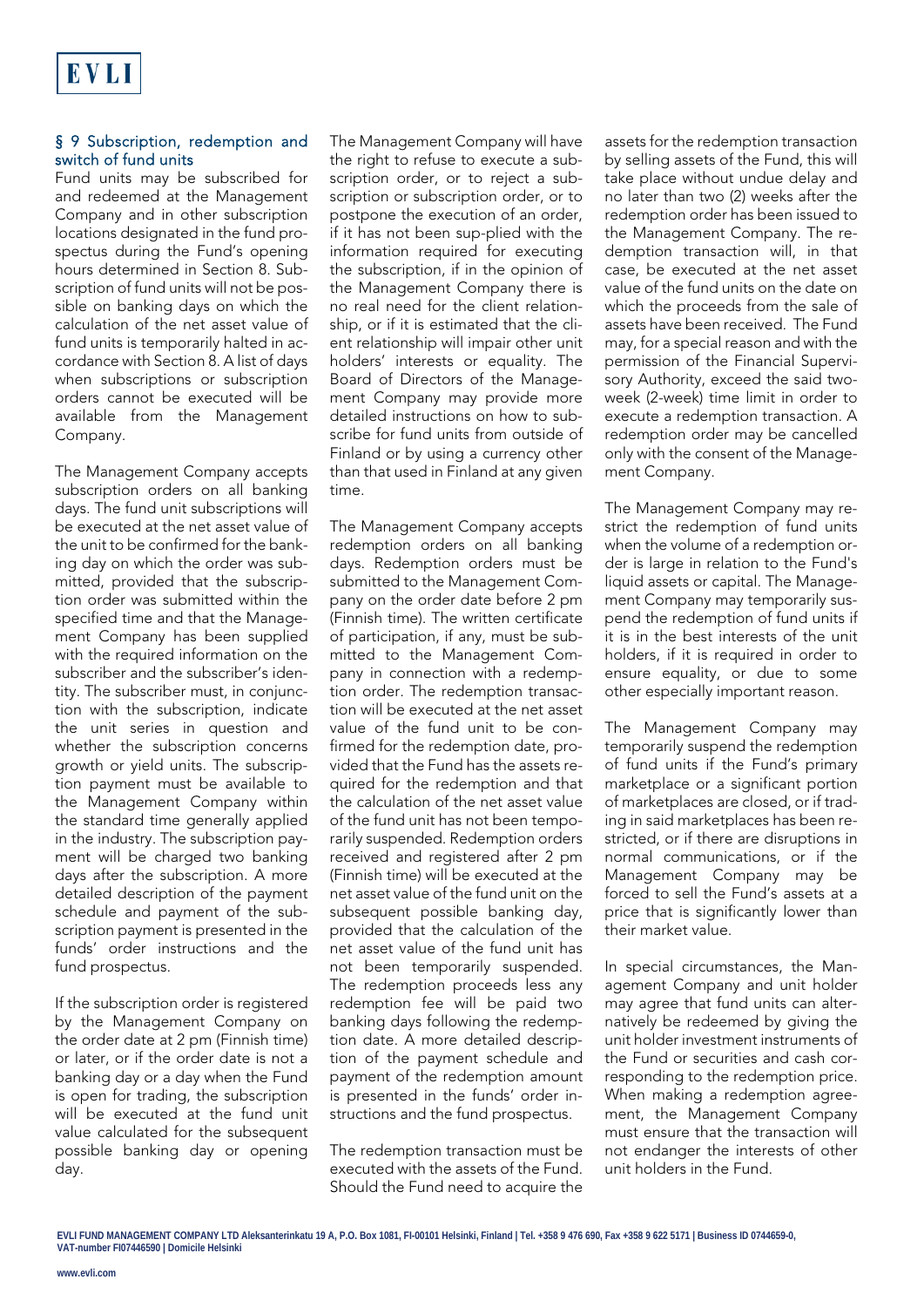

The Management Company may, at its own initiative, redeem the fund units of a unit holder without the unit holder's order or consent, if there is an important reason related to the unit holder, which rea-son also involves obligations to which the Management Company is subjected due to the unit holder's holding in the Fund and which the Management Company cannot reasonably be expected to manage. An important reason may arise when a unit holder moves to a country that requires significant additional reporting or that requires the Management Company join as a member to foreign entities that it would not otherwise need to join, or that requires the Management Company to comply with local legislation concerning its operations in other than the Management Company's own country of domicile. An important reason may also arise if a unit holder is placed on a sanctions list, and action in violation of the sanction would likely cause significant harm to the Management Company's operations or cause the Management Company to contravene laws or regulations applying to its operations. The redemption will be executed at the value applying on the date of making the redemption decision and no redemption fee will be charged. The unit holder will be notified of the redemption and its reason immediately the Management Company has become aware of the grounds for the redemption.

Within the Fund, a unit holder may switch yield units into growth units, or vice versa, or fund units de-nominated in one currency into fund units denominated in another currency.

Fund units may be conveyed. The new unit holder must present an account of the acquisition to the Management Company, after which the holding will be entered in the fund unit register.

## § 10 Subscription and redemption fees

The Management Company will charge a subscription fee of a maximum two (2) percent of the subscription price, and a redemption fee of a maximum two (2) percent of the net asset value of the unit. The fee for a single redemption transaction will, however, be at least the minimum fee stated in the key investor information document. In connection with a subscription or redemption, the Management Company may transfer the deducted fee partly or wholly to the Fund to cover the trading costs resulting from the Fund's investment activity. The Board of Directors of the Management Company will decide on the amount of the subscription, redemption and switch fees valid at any given time for each fund unit class and series, and the registration fee to be paid for transfers of ownership rights. The valid key investor information documents and the funds' schedules of fees contain more detailed in-formation on fees.

#### § 11 Fees payable to the Management Company and Custodian

The Management Company will receive a management fee for its services that consists of a fixed and a performance-based component. The maximum fixed fee payable, including the fee paid to the Custodian, will vary by fund unit series and will be 1.00 percent per annum based on the daily net asset value of the Fund. The actual amount of this fee will be set by the Management Company's Board of Directors.

The performance-based fee is determined on each valuation day on the basis of the amount by which the Fund's return (increase in the value of the growth units after the deduction of the fixed fee before deducting the performance-based fee) exceeds the reference value or the benchmark index return. The maximum amount of the performance-based fee is 10 percent of the difference between the Fund's return and the reference value or the benchmark index return. The difference is calculated beginning from the time of observation when the fee was last charged (or from the start of operations if the performance-based fee has not been

charged before). In calculating the return difference, the High Watermark principle will be applied to each fund unit series, and the highest historical value will be taken into account retrospectively for at least 24 months and at most from the start of the action. If the Fund outperforms the benchmark index, the performance-based fee will be charged as specified above. However, if the Fund underperforms the benchmark index, no fee will be charged. More specific information on the reference value or the benchmark index and a description of the performancebased management fee is presented in the valid fund prospectuses.

The amount of both the fixed and the performance-based fee will be calculated daily and deducted from the Fund's net asset value as a debt of the Fund to the Management Company. The Management Company will charge its fees monthly in arrears.

#### § 12 Meetings of unit holders

An Annual General Meeting of Unit Holders will be held when the Board of Directors of the Management Company deems it necessary, or if the auditors, independent board members or the unit holders who together hold at least one-twentieth (1/20) of all the units in issue demand it in writing for the handling of a matter specified by them.

Should the unit holder proposing the convention of a meeting not have a sufficient qualified minority holding, the Management Company will notify the other unit holders of the proposal it has received. For valid reason, the Management Company is entitled to refuse to notify the other unit holders if there are no grounds to convene a meeting on the unit holder's demand. For instance, a decision adopted by an earlier meeting on the same matter constitutes a valid reason if no new grounds for discussing the matter have arisen.

Each unit in the Fund entitles its holder to one (1) vote at the General Meeting of Unit Holders. If the unit